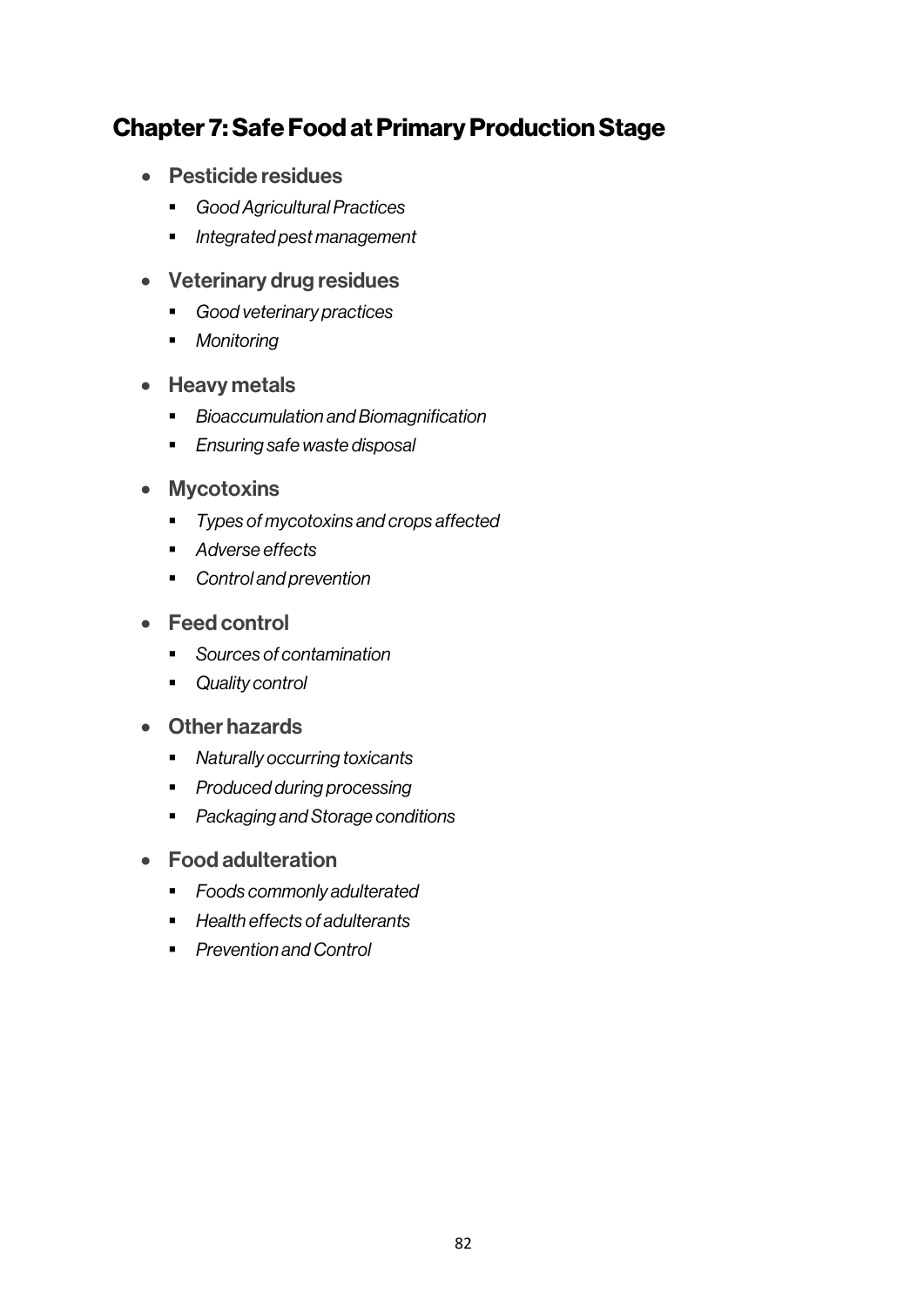# Chapter 7: Safe Food at Primary Production Stage

In the last chapter you learnt about the different physical, biological and chemical contaminants which may enter the food chain. Primary production of food includes harvesting, slaughtering and milking of animals. Physical contaminants like dust, stones, metal/glass shards, seeds, straw, husk, etc. could enter the food during these processes. Bacteria, viruses, helminths, fungi and mycotoxins could contaminate the food when adequate sanitation is not maintained during the production process or if the growing conditions of food crops favoured microbial contamination. Good hygiene practices are essential for the handling of animals and animal products otherwise it can lead to serious food borne illnesses. Residues of pesticides, drugs administered to animals (veterinary drug residues), heavy metals, and toxic chemicals naturally present in plants and animals are likely to contaminate food at the primary production stage. Contamination can also occur at later stages of production, storage and transport of foods. Contaminant chemicals can leach out of utensils or packaging material in which food has been kept. Some chemicals may get formed during the process of cooking or processing. This chapter describes in detail how these contaminants enter our food, how severe the problem of contamination is, and the good practices needed to keep level of contaminants in check at the production level.

# Pesticide residues

Pesticides are chemicals used to protect food from pests, such as insects, rodents, weeds, mold, and bacteria. The use of pesticides has increased several -fold in India over the years. Residues of these pesticides persist in the environment as well as in food. Runoff water from fields can contaminate the water bodies in which it falls or the soil and ground water if it penetrates the surface. Residues of pesticides detected in different foods like cereals, pulses, fruits, vegetables and in drinking water are a result of poor agricultural practices at the farm level.

Use of pesticides which do not dissipate very easily creates further problems. The most persistent pesticides are termed "persistent organic pollutants" (POPs). These tend to accumulate in the food-chain. They can biomagnify (concentrate) in marine and land animals, as well as humans building up chiefly in the adipose tissue, leading to toxic effects in the body. Examples of POPs include mainly organochlorine pesticides, namely, aldrin, endrin, dieldrin, chlordane, DDT, endosulfan, lindane, hexachlorobenzene, etc.

Examples of chronic poisoning effects due to build-up of pesticide residues in the body may include- carcinogenicity (ability to produce cancer), mutagenicity (ability to cause genetic changes), teratogenicity (ability to cause birth defects), oncogenicity (ability to induce tumour growth), liver damage, endocrine disruption resulting in hormonal disorders, reproductive disorders such as reduced sperm count, sterility, and miscarriage, neurotoxicity (nerve damage) or development of allergies to pesticides or chemicals used in formulation of pesticides.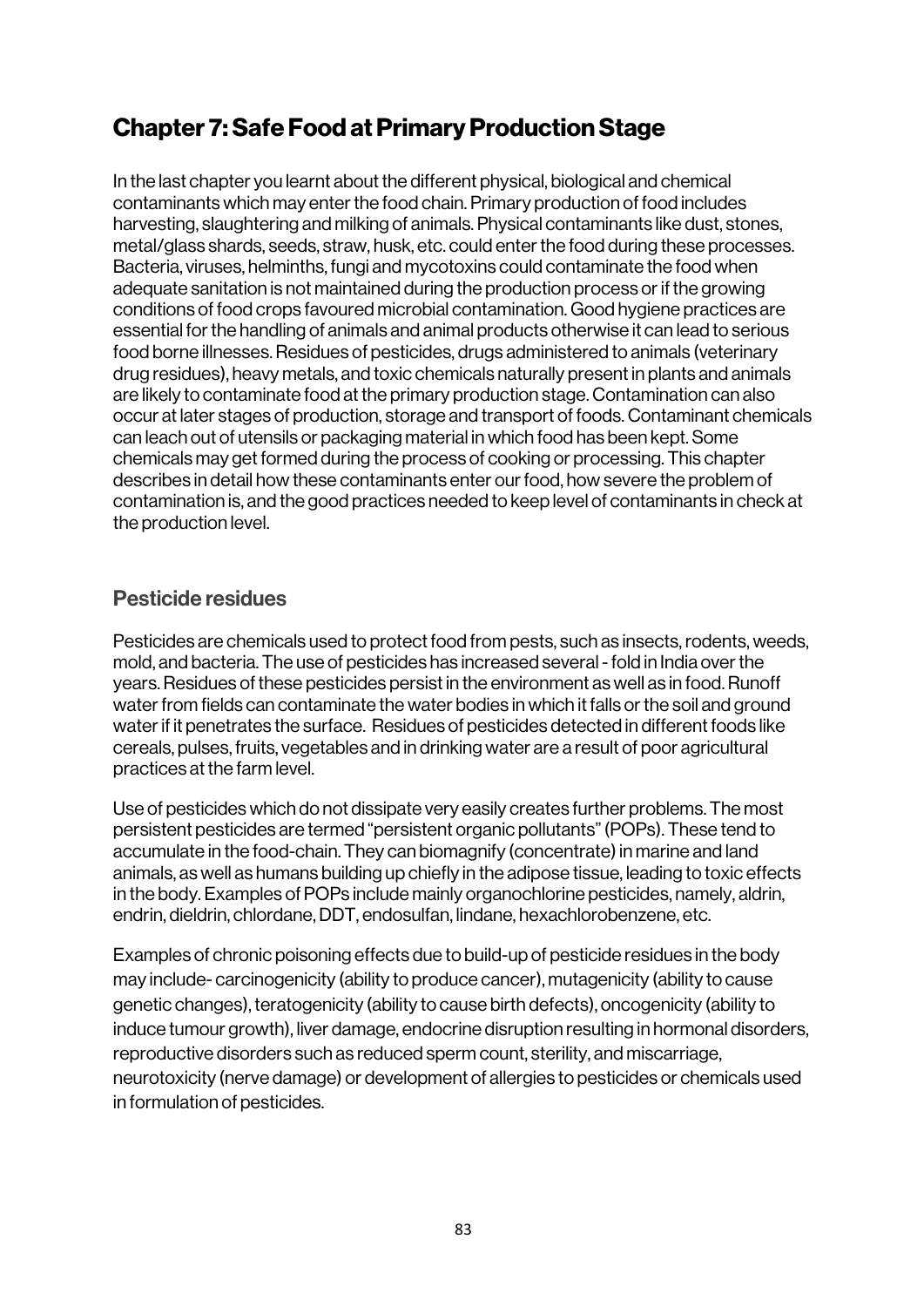Exposure of either parent to pesticides before conception, or of the mother during pregnancy, has been associated with increased risk of foetal death, spontaneous abortion and early childhood cancers. Exposure within the womb is also associated with increased risk of growth retardation, low birth weight and congenital anomalies.

### Good Agricultural Practices (GAP)

People applying the pesticide in the field are not aware about concentrations to use, frequency with which to apply, sometimes applying more than needed amounts in the belief that their crops will be better protected. They also lack the knowledge about the safest pesticide to use, and land up purchasing substandard pesticides which they may need to apply more of to get the desired effect. Or, they may purchase the more toxic varieties even though safer and more effective substitutes are readily available. Another reason for high residue levels in foods is the post-harvest treatment of grains, fruits and vegetables, before they are marketed. This is mainly done to prevent spoilage due to insects and microbes. Thus, to ensure good agricultural practices, the farmers and other users of pesticides need to be trained and sensitized to adverse effects of misuse. Every packet of pesticide should carry the relevant information in the local language. In addition, efforts must be made to reduce the use of these chemicals in agriculture.

### Integrated pest management

Pesticides even in small quantities can prove to be hazardous for us as our body finds it difficult to excrete them. Thus, even if these are judiciously used by the farmers, small amounts tend to accumulate in our bodies and have been known to cause adverse health effects. Research focus is thus on other forms of pest-control. Non-pesticide dependent agriculture and integrated pest management (IPM) is increasingly gaining popularity. The UN's Food and Agriculture Organisation (FAO) defines IPM as "the careful consideration of all available pest control techniques and subsequent integration of appropriate measures that discourage the development of pest populations and keep pesticides and other interventions to levels that are economically justified and reduce or minimize risks to human health and the environment. IPM emphasizes the growth of a healthy crop with the least possible disruption to agro-ecosystems and encourages natural pest control mechanisms."

There are eight principles of integrated pest management according to the European Union (Figure 1). The first and foremost is to prevent or suppress pests by various techniques like crop rotation, balanced fertilizer use, adequate drainage and observing hygiene measures. The second principle is to monitor harmful pests using scientific tools. The monitoring data should be able to predict when food becomes vulnerable to pests. The system should have an inbuilt system to warn against pest infestations. The third principle is decision making which the professional needs to do about plant protection measures to apply when he receives a warning from the monitoring system. The fourth principle talks about using biological or physical methods of pest control where possible. The fifth principle states that if pesticides are to be used then the one selected should be the least harmful for the environment, humans and other animals. The sixth principle says that the quantity/frequency of pesticide used should be the minimal required to control the pest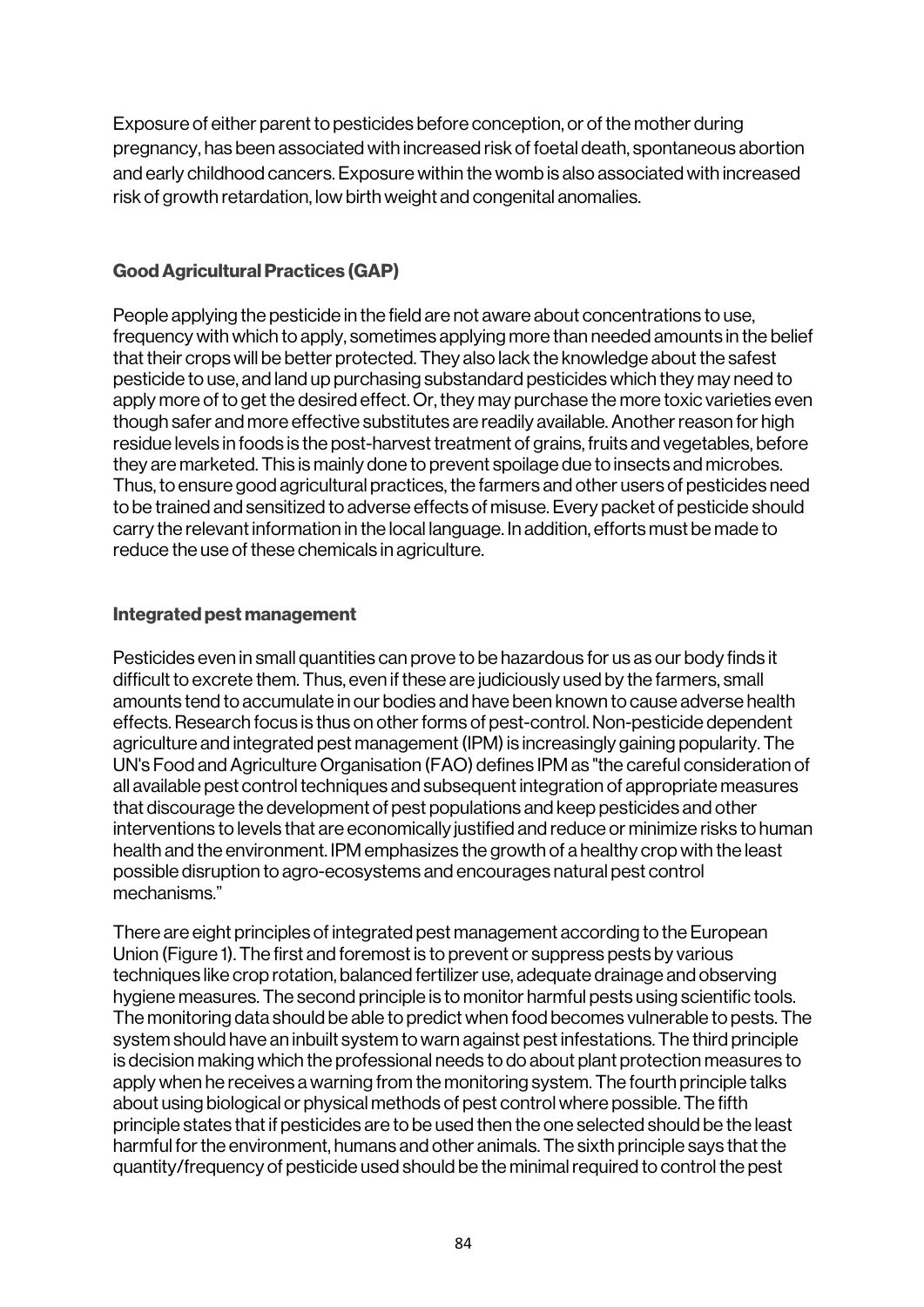problem. The seventh principle states that appropriate strategies are needed to ensure that resistance to a pesticide does not develop in the pest. This could be done by using a variety of pesticides with different modes of action. The eighth principle is that the success of plant protection measures should be regularly evaluated. This can be done by monitoring the pests and relating this to the pest control measure used.



*Figure 7. 1: Principles of integrated pest management*

Biopesticides are living things or natural materials like animals, plants, bacteria and certain minerals or biochemicals which can be used for pest management. Biopesticides are less toxic than conventional pesticides. They don't affect the environment adversely as they don't persist in the environment and don't affect other organisms. Microbes like fungi have been used to control weeds and insects. Strains of *Bacillus thuringiensis* (Bt) have been used to control insect larvae. Certain genetically modified plants may have the ability to produce proteins which are pesticidal. Beneficial nematodes have also been used to control insect and slug pests. Animals can also be used as predators to control the population of pests. Such measures can contribute towards reducing contamination of foods and the environment.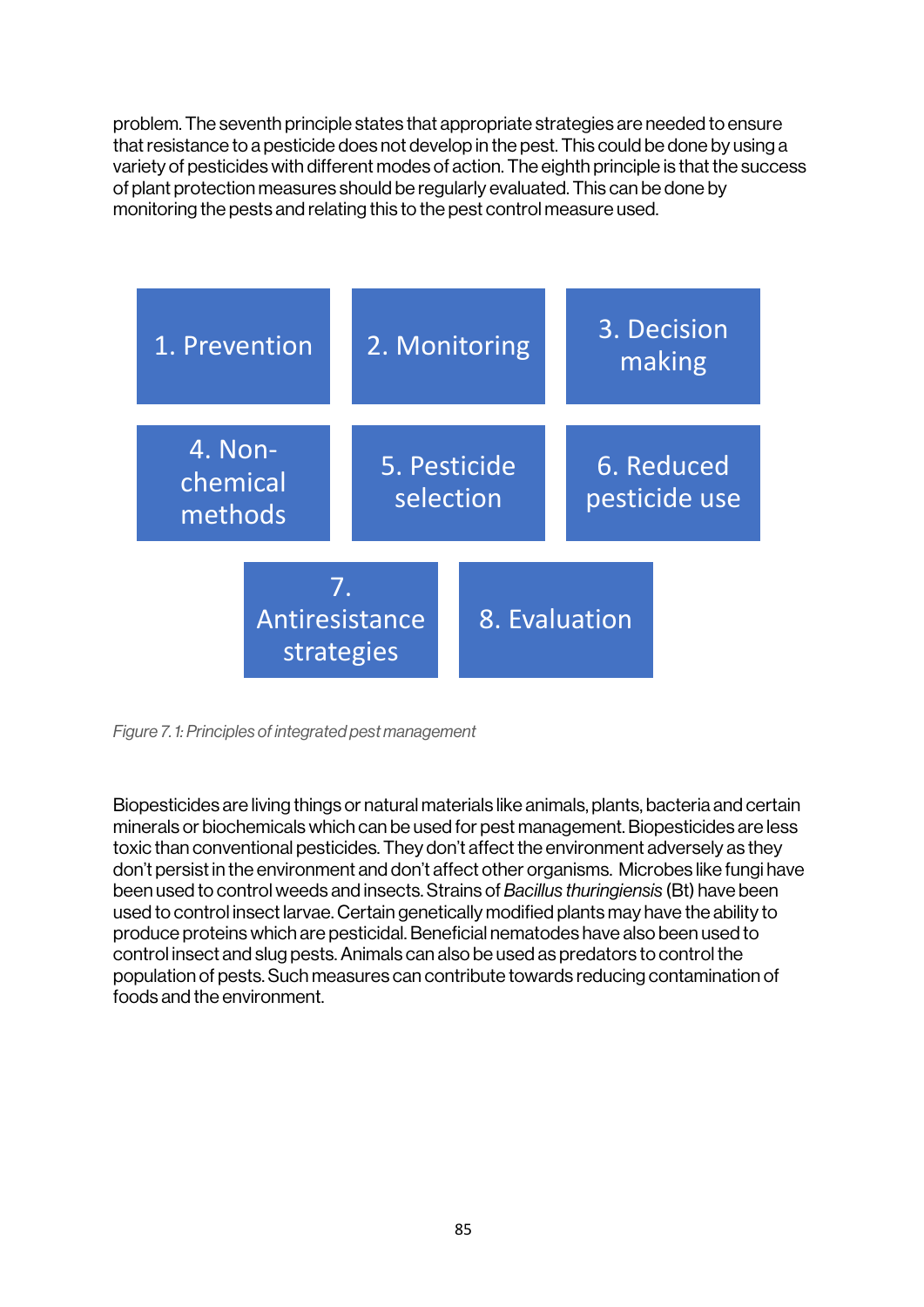#### National Pesticide Monitoring System

The Department of Agriculture, Cooperation & Farmers Welfare, Ministry of Agriculture & Farmers Welfare had started a central sector scheme, "**Monitoring of Pesticide Residues at National Level" (MPRNL)** in food commodities and environmental samples during 2005-06 with the participation of various laboratories representing Ministry of Agriculture, Indian Council of Agriculture Research, Ministry of Health and Family Welfare, Ministry of Environment and Forest, Council of Scientific and Industrial Research, Ministry of Chemical and Fertilizer, Ministry of Commerce and State Agricultural Universities across the country. The objectives of the scheme include:

- To identify crops and regions having preponderance of pesticide residues in order to focus extension efforts
- To strengthen infrastructure at Quarantine stations to prevent entry of foods which have pesticide residues above maximum residue limit (MRL)
- Testing / Certification of pesticide residues in export / import consignments
- To test pesticide residues and other contaminants in food commodities and environmental samples like soil and water.

Source: http://agricoop.nic.in/sites/default/files/MPRNL%20Guidelines\_0.pdf

# Veterinary drug residues

Various types of drugs are used while breeding animals, fowl and insects like bees which provide us with food. Some are injected into the animal while some others are given orallymixed in the feed. Some chemicals may be sprayed or applied on the animals. Residues of these drugs show up in the food derived from these animals like meat, milk, eggs and honey. Acute poisoning outbreaks attributed to veterinary drug residues have been reported in several cases. Those who ate veal liver contaminated with a steroid like drug called clenbuterol developed symptoms of tremor, headaches, abnormally rapid heart rate and dizziness in Lyons, France (Pulce et al, 1991). Similar acute outbreaks were seen in 1996 in Caserta, Italy and in 1992 in Catalonia, Spain which affected 113 people. Hormones have been used by the beef and meat industry for several years to improve growth or milk yield. There have been serious concerns about environmental contamination, particularly of drinking water, from faecal and urinary excretion of hormones by millions of cattle. Hormones in food and water have been linked to endocrine disruption in humans with increased risk of breast cancer and early puberty in girls. Diethyl stilbesterol (DES) which was earlier used to promote growth of cattle, is now banned as it was found to be a potent carcinogen.

Antibiotic residues can be problematic for persons allergic to certain antibiotics. These may also cause a potential build-up of antibiotic resistant organisms in humans. Chloramphenicol has been shown to induce aplastic anaemia in sensitive individuals. Nitrofurans and some sulpha drugs have shown the potential to cause cancer in experiments conducted on laboratory animals. These drugs have been mostly banned for use in food producing animals. When the microflora of our gut is exposed to low doses of antibiotics in the form of residues in the food that we eat (viz. meat, milk and eggs of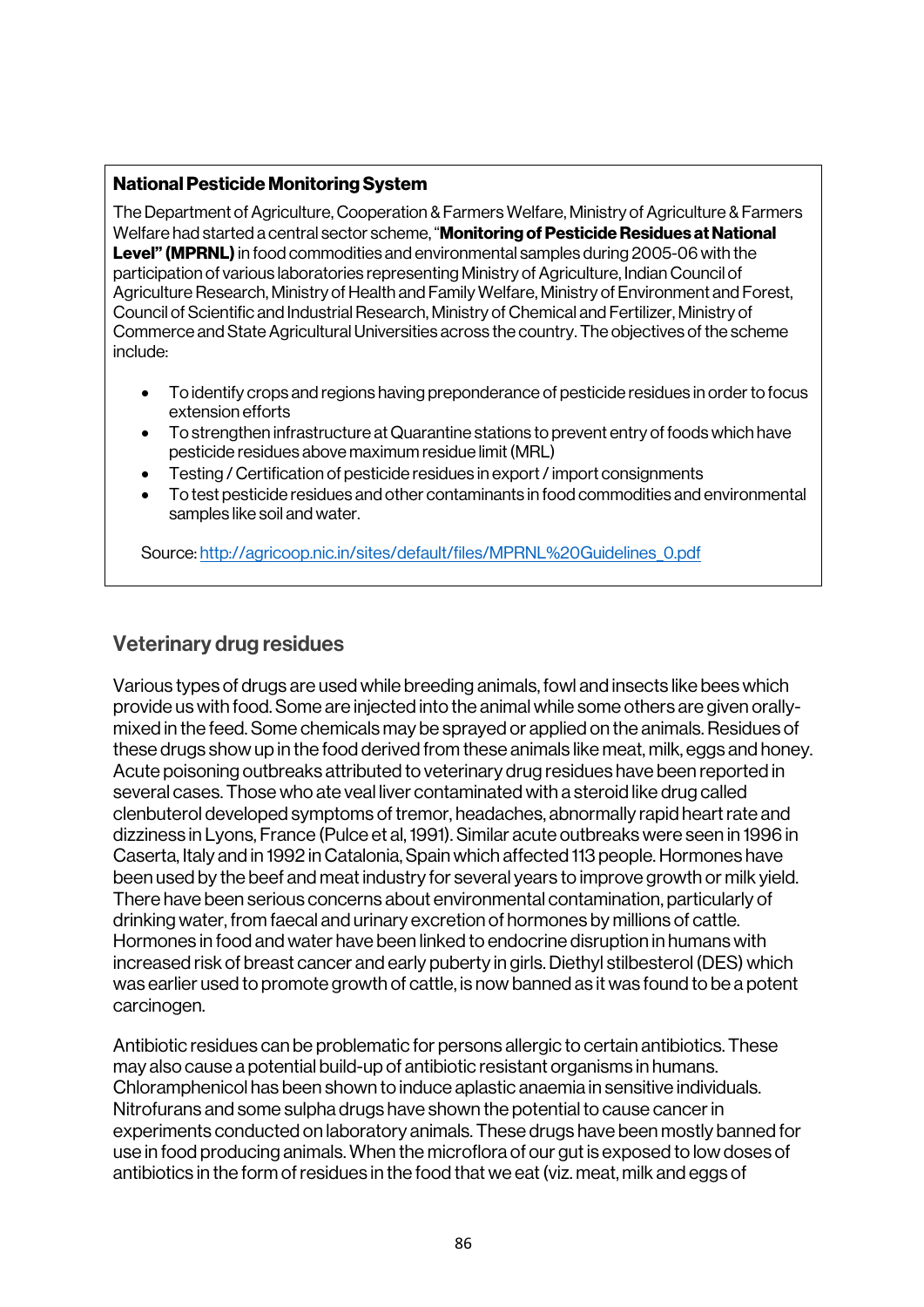contaminated animals), it starts changing. This alteration of gut microflora may lead to diseases and the development of resistant strains which cause failure of antibiotic therapy in case of an infection. Anthelmintics (which get rid of worms e.g. tapeworms) and antifungal medicines also cause a serious ecological problem with their residues being detected in the soil, besides the meat and milk.

#### Good veterinary practices

Numerous scientific bodies and regulatory agencies have looked at the issue of residues of hormones coming into the milk and meat meant for human consumption. Most of them have concluded that if good veterinary practices are followed, then drug residues wouldn't pose a significant risk to health. It is important therefore to consult a veterinarian before any drug is administered to livestock. This ensures that the appropriate drug is prescribed in the right dosage. The veterinarian can also advise about the appropriate time gap to be given between administering the drug and milking or slaughtering the animal to avoid high residue levels in the food products. This time gap is referred to as the withdrawal time or period during which the drug gets metabolized in the animal's body and the residues are excreted from the body so that these do not linger in the meat, milk or eggs of the animal when slaughtered for consumption. Due to mass production of milk, meat and eggs, use of drugs has become a necessity. Maintaining good hygiene and sanitary conditions in farms is of primary importance to reduce the use of these drugs to a minimum.

### **Monitoring**

In India, the Food Safety and Standards (Contaminants, Toxins and Residues) Regulations, which came in to force on 5th August, 2011, deals with compliance to standards set for various contaminants, toxins (microbial and naturally occurring) and residues (of pesticides, veterinary drugs and other pharmacologically active substances) in food. FSSAI specifies the tolerance limits for antibiotic residues in sea foods like shrimps, prawns, fish and fishery products. The responsibility for residue control is not solely that of the government. The responsibility should be shared by producers, marketing cooperatives, veterinarians, scientists and all those involved in the industry. Drug manufacturers are required to provide tissue residue and depletion rate data for all new drugs. They also need to provide a method to detect the residues in tissues so that monitoring can be done effectively.

Concerns over drug residues in food are not limited to public health. They can have serious economic consequences as well. Antibiotic residues present in milk intended to produce cheese or other fermented milk products, may interfere with the fermentation process by adversely affecting the bacterial or yeast cultures. This would result in subsequent economic losses to the food industry. Every year several consignments of seafood, honey, meat and meat products, etc. are rejected due to detection of veterinary drug residues by USA and the European Union. Hence it is in everyone's interest to address this problem and work towards a solution.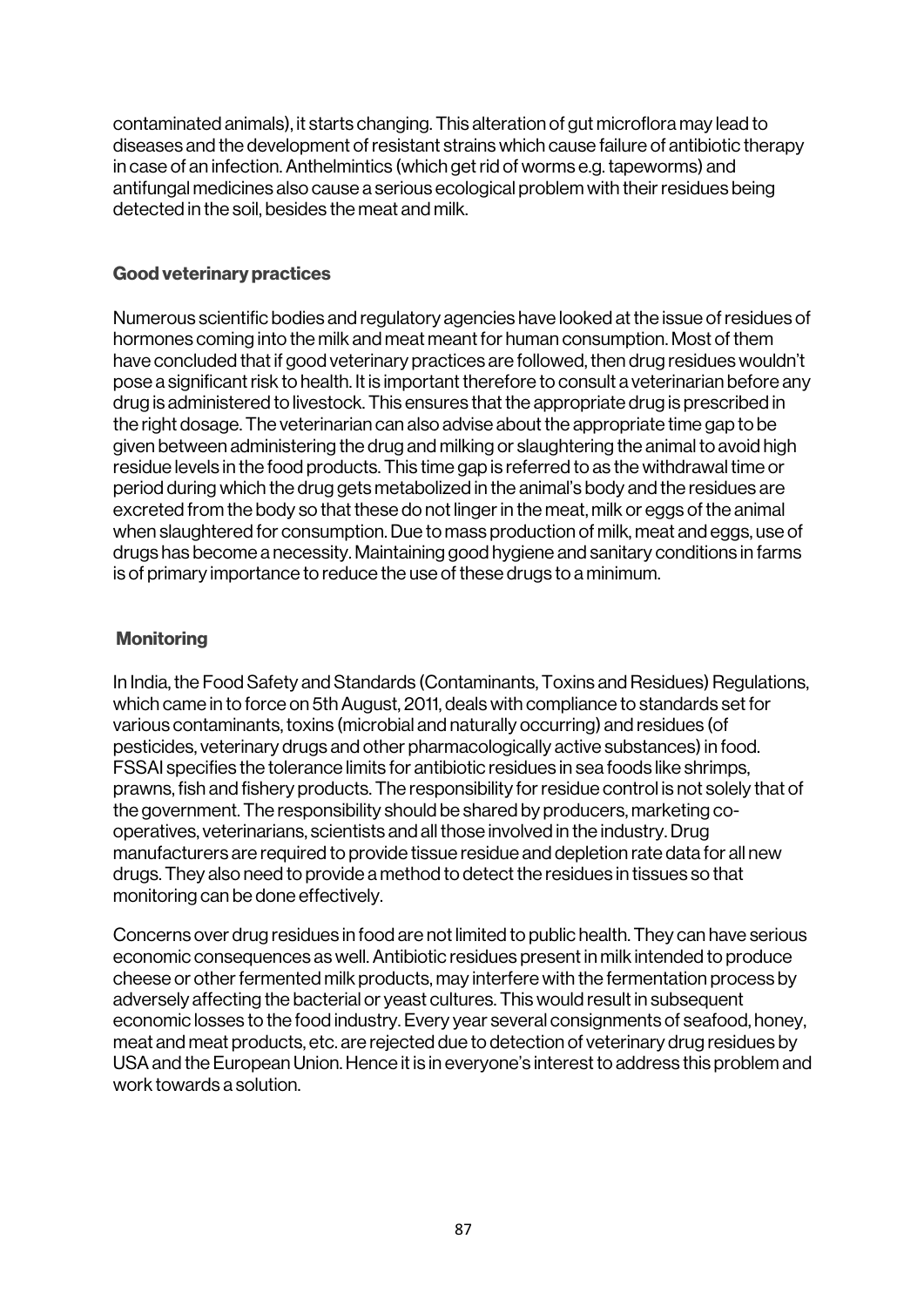# Heavy metals

Metals contaminate our foods when factories throw their waste products into the seas and rivers or bury their wastes before appropriately treating them. Smoke from industries as well as exhaust fumes from vehicles and machinery pollute the atmosphere with the particulate matter ultimately settling down on plants and soil not only in the vicinity but places further away as well due to widespread dispersion by wind. Food grown in contaminated soil or using contaminated water (especially raw sewage water/sludge), or even in the vicinity of polluting industries tends to be high in heavy metal content. Similarly, fish and other seafood from contaminated water bodies have heavy metals in them. The heavy metals in soil tend to contaminate the ground water as well.

Lead emissions are from road transport, cadmium emissions are mainly from tobacco smoke, fuel combustion and metallurgical operations, and mercury emissions are related to coal consumption. Metals may also enter food from metallic cans and other containers in which the food is cooked, stored or packaged, especially if the food is acidic in nature. Poor quality tin coating or improper tinning of brass vessels can result in tin and copper leaching into the food cooked or stored in the vessel.

Heavy metals like lead, cadmium, mercury and arsenic can cause a lot of damage to human health. Other heavy metals noted for their potential toxicity, include nickel, copper, zinc, silver, tin, and antimony. These metals are not readily excreted from our bodies and so keep getting deposited in different tissues and organs of the body. Concentrations of these heavy metals in blood, hair, nails and urine have been used as biomarkers of exposure. Contamination of drinking water with inorganic arsenic is a major problem in some parts of India especially States like West Bengal. Several surveys in India have detected high levels of lead in different foodstuffs, in drinking water and in seafood. The gastrointestinal uptake of lead from food is high. Also lead can easily cross the blood-brain barrier in children thus leading to neurotoxic effects. There may be a link between heavy metals (like lead, mercury, zinc, copper, arsenic) and autism, and aluminium and Alzheimer's disease as these heavy metals can be neurotoxic.

#### Bioaccumulation and Biomagnification

As it is difficult for the body to excrete heavy metals, these tend to over time, accumulate in the body tissues of not just humans but also animals (bioaccumulation). Contamination of fish with methyl mercury is a big problem due to industrial effluents being dumped into rivers, seas and oceans. In fact, fish consumption strongly predicts mercury levels in the body. Large old predators like sharks and pike, or scavengers like halibut, hold the greatest concentrations of mercury as they have fed on several contaminated fish which have in turn fed on contaminated plankton, krill etc. The higher the fish in the food chain, the more mercury it tends to have and this process is referred to as biomagnification (Figure 2). In plants, green leafy vegetables with large leaves tend to accumulate more heavy metals than the ones with smaller leaves. Certain plants tend to bio-accumulate heavy metals from the soil or water more than the others.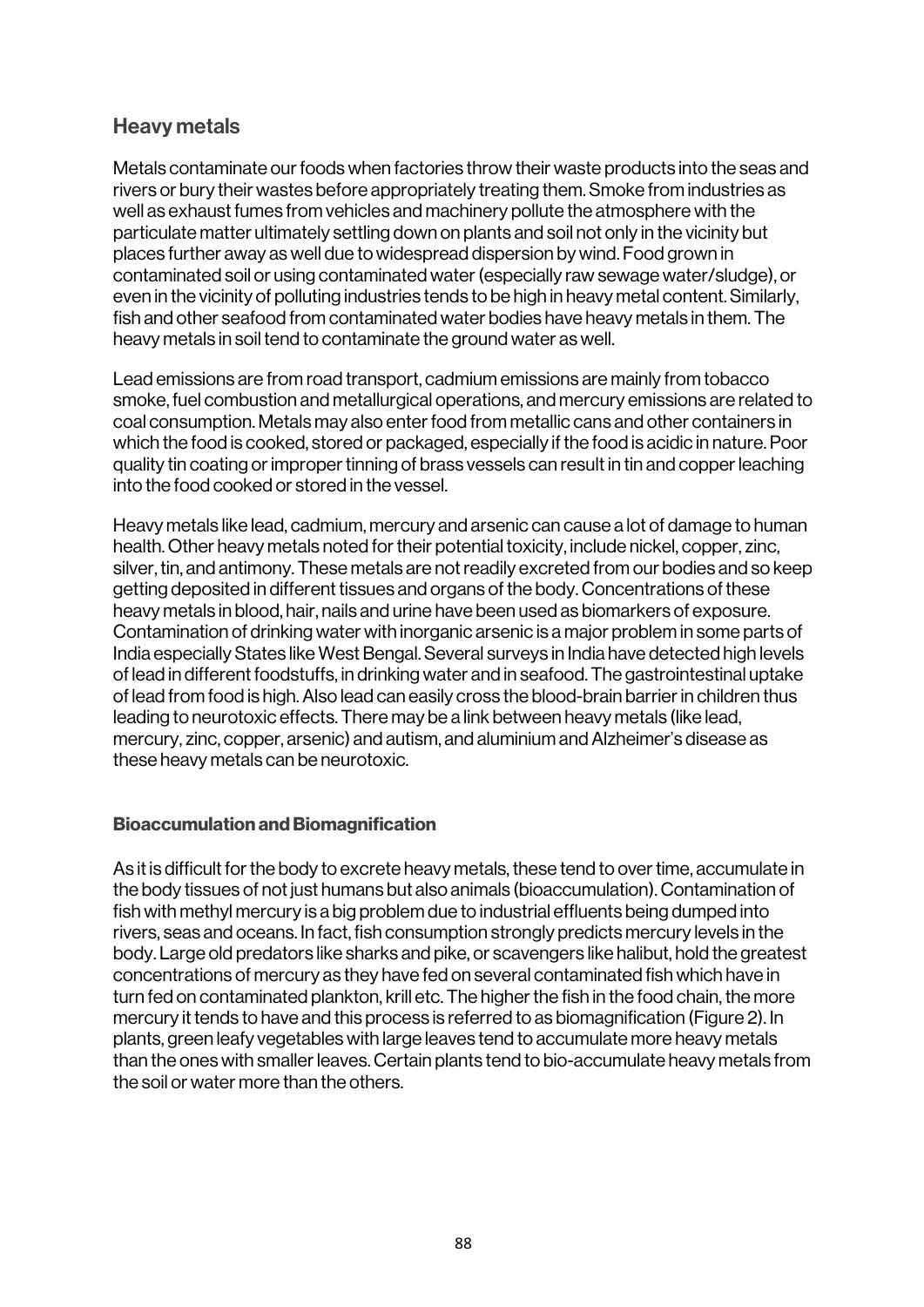

*Figure 7. 2: Bioaccumulation and Biomagnification of Toxins*

# Ensuring safe waste disposal

Unlike organic pollutants, heavy metals do not decay and thus pose a different kind of challenge. Extensive research has shown that certain plants or microorganisms can be used to remove some heavy metals such as mercury. These plants can hyper- accumulate the heavy metals from soils by concentrating them in their bio matter.

Use of lead in petrol has decreased over the last few decades, phasing out of the remaining uses of lead additives in motor fuels should be encouraged. Similarly use of lead in paints, food containers, glazing should be banned to reduce exposure to this toxic heavy metal.

Exposure to arsenic is mainly via intake of food and drinking water. According to a study, folic acid (a type of B vitamin) supplementation may reduce the risk of arsenic-related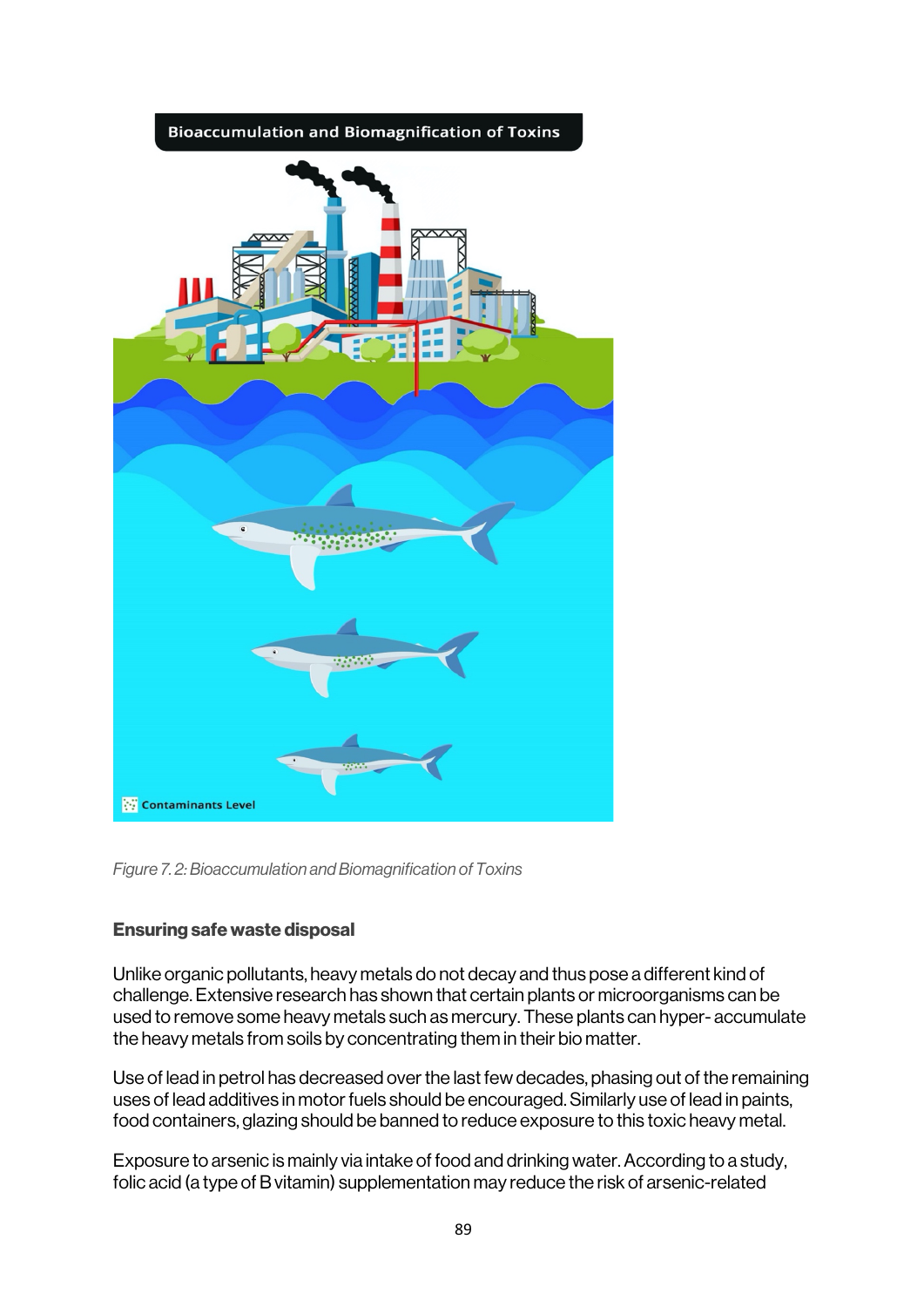adverse health outcomes (Gamble et al, 2006). Folic acid helped in the methylation of arsenic and decreased excretion of the inorganic form which has been linked to skin and bladder cancers and peripheral vascular disease. A study in Bangladesh (Freeman, 2009) has indicated that improved nutritional status could constitute a key strategy for reducing the risk of arsenic-related diseases especially in children. Itai Itai disease in which cadmium accumulates in the bones is also seen more in people who in addition to being exposed to excessive cadmium, consume a diet low in calcium and have poor vitamin D status. Thus, having a nutritious diet can protect us from the toxic effects of heavy metals.

Avoiding farm produce grown in contaminated soil, choosing smaller fish to consume and green leafy vegetables with small leaves can also help to reduce our exposure. Utensils made of only good quality alloys should be used. Cheap alloys may leach out more metals when in contact with food materials being stored or cooked in it. Other measures of reducing exposure would include a crackdown on polluting industries, treatment of sewage/sludge to decrease the load of heavy metals, safe and responsible disposal of electronics and batteries, etc. which have heavy metal components and vigilance in monitoring heavy metal levels in the food and water of the population. Contaminated ground water should be treated before consumption. Scientists have been working on low cost technologies to decontaminate water at the household level, especially in rural areas.

FSSAI, the regulatory authority, specifies the maximum amount of heavy metals permissible in food. It is the work of the State Food Safety Departments to monitor levels in foods. For instance, lead in milk should be below 0.02 ppm, whereas in turmeric up to 10 ppm is permissible. Methyl mercury in any food should not be more than 0.25 ppm.

# **Mycotoxins**

Fungi growing on food may produce toxins which are harmful to health. These are called mycotoxins. Diseases caused by the growth of fungus on a host are termed as mycoses (like athlete's foot, ringworm, etc.) while diseases caused due to exposure to toxic fungal metabolites or mycotoxins is called mycotoxicoses.

# Types of mycotoxins and crops affected

Mold growth is supported by a number of foods and hence mycotoxins have been detected in a variety of foods for human consumption, particularly cereals and nuts. Consumption of mycotoxin contaminated feed by animals can result in tainting of meat, eggs and milk. Some examples of mycotoxins are aflatoxins produced by the fungi *Aspergillus flavus* and *Aspergillus parasiticus*, ergot alkaloids produced by the *Claviceps sp*., Trichothecenes, Fumonisin and Zearalenone produced by the *Fusaria sp.* and Ochratoxin by *Aspergillus ochraceus* and *Penicillium* species. The crops may get contaminated with the fungus while still in the field or after harvest during the storage period. For instance, *Claviceps* affects cereals during the pre-harvest stages; *Fusarium* contamination generally occurs under the field conditions and persists during early storage; and, *Aspergillu*s and *Penicillium* are typical storage fungi, infecting agricultural commodities due to improper storage. Infection with *A. flavus* can also occur in the field. Currently there are more than 300 known types of mycotoxins but the attention is usually focussed on the ones which are very toxic to us or those that are carcinogenic.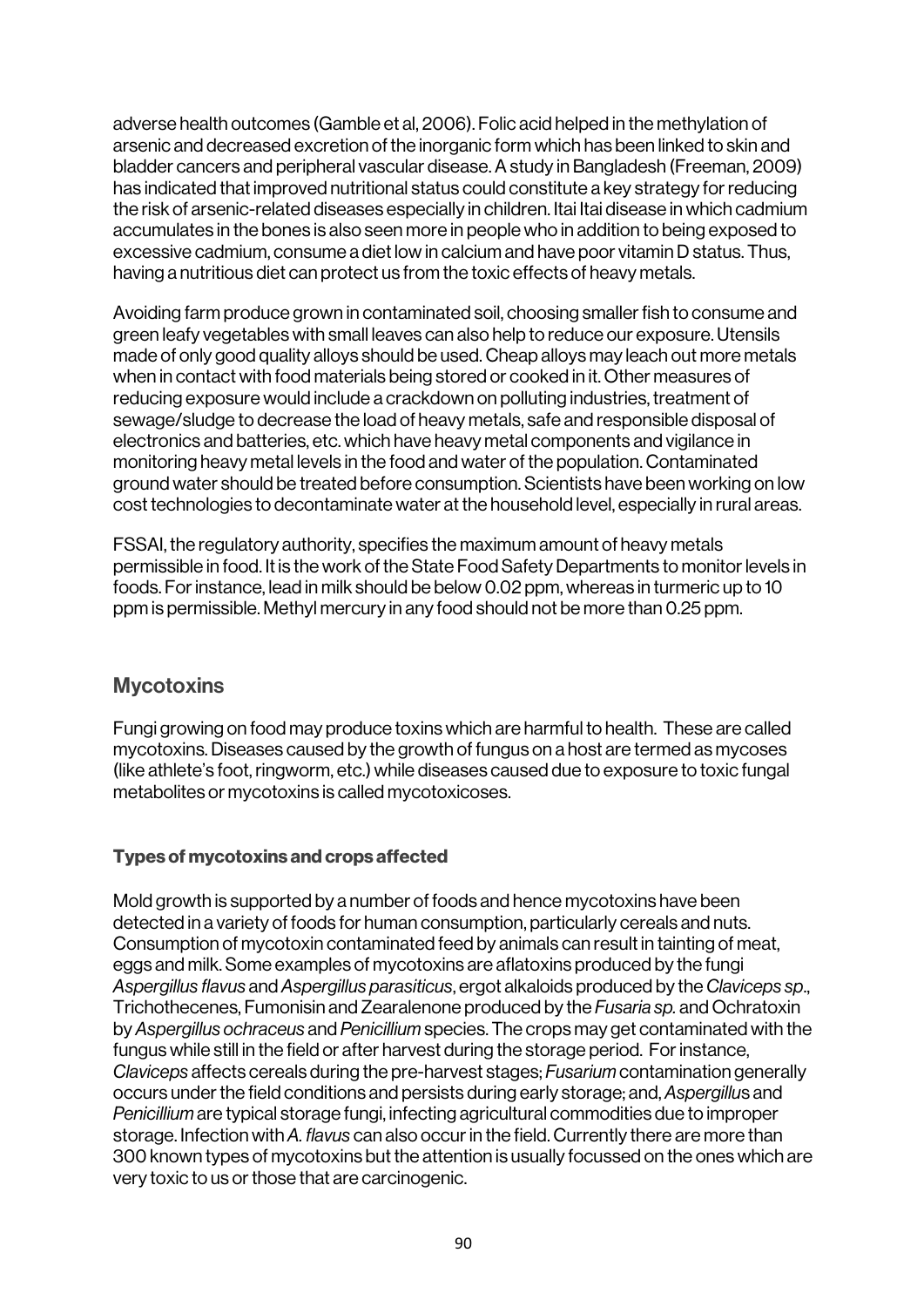### Adverse effects

Aflatoxin is one of the most commonly detected mycotoxins in peanuts and products made from peanuts as well as a variety of cereal grains. It is toxic to the liver and has been recognised as a hepatocarcinogen (causing liver cancer). Consumption of cereal grains containing ergot alkaloids leads to symptoms of gangrene and convulsions. Deoxynivalenol and other trichothecenes found in cereal grains and some vegetables and other crops have been shown to inhibit protein synthesis in the body, haemorrhaging in the digestive tract and decreased bone marrow and immune function. In case of skin contact they have also caused dermatitis. Zearalenone has been toxic to the reproductive tract of animals, causing oestrogenic effects in farm animals. Ochratoxin A found in cereals, coffee, spices and dried fruits is a possible carcinogen. It has been shown to be toxic to kidneys. Patulin, found in apples, apple juice, cider, and other fruits, is an irritant to the stomach, causing nausea, vomiting and even ulceration in severe cases. It is genotoxic, neurotoxic, and known to cause reproductive toxicity. These are only some examples of the adverse health effects of mycotoxins.

#### Aflatoxin M1 detected in Milk in India

The National Milk Safety and Quality Survey 2018 conducted by FSSAI revealed Aflatoxin M1 residues beyond permissible limits in 368 (out of 6,432) samples, that is 5.7% of the samples. Aflatoxin M1 comes in the milk through feed and fodder. Amongst the top three States with highest levels of Aflatoxin M1 residues are Tamil Nadu, Delhi and Kerala.

#### Control and prevention

The world over, mycotoxin contamination of foods and feeds has led to significant health and economic impacts - loss of human life, cost of health care and in addition the losses incurred when farm animals or livestock are affected. This is especially a problem in India where farmers can lose their source of livelihood if their cattle or other livestock succumb to the toxic effects of mycotoxin contaminated feeds. High levels of contamination have been seen in certain food crops as well as feed due to poor agricultural and storage practices. In addition, the country has had to deal with huge financial losses due to rejection of shipments of foods by importing nations, due to unacceptable levels of mycotoxins.

As it is not always economically feasible to reject mycotoxin contaminated foods, maximum permissible levels are declared by regulatory authorities of countries. Levels of mycotoxins falling below these are unlikely to cause harm even if consumed for a long period of time. These levels however need to be monitored regularly to ensure that they do not exceed safe levels. Spread of awareness regarding harmful effects of mycotoxins as well as ways to prevent and reduce levels in food and feed is very important. FSSAI in India puts the limit for aflatoxin in different foods for human consumption between 10-15 ppb. For Ochratoxin A the limit is 20 ppb in wheat, rye and barley, 50 ppb for Patulin in apple juice and a 1000 ppb for DON in wheat. The European Union has the strictest maximum acceptable limit in the world (of 4 ppb) for aflatoxins in food for human consumption.

For reducing the amount of the mycotoxin in our food, simple measures like separating visibly mouldy grains, seeds and fruits from healthy ones, as well as washing before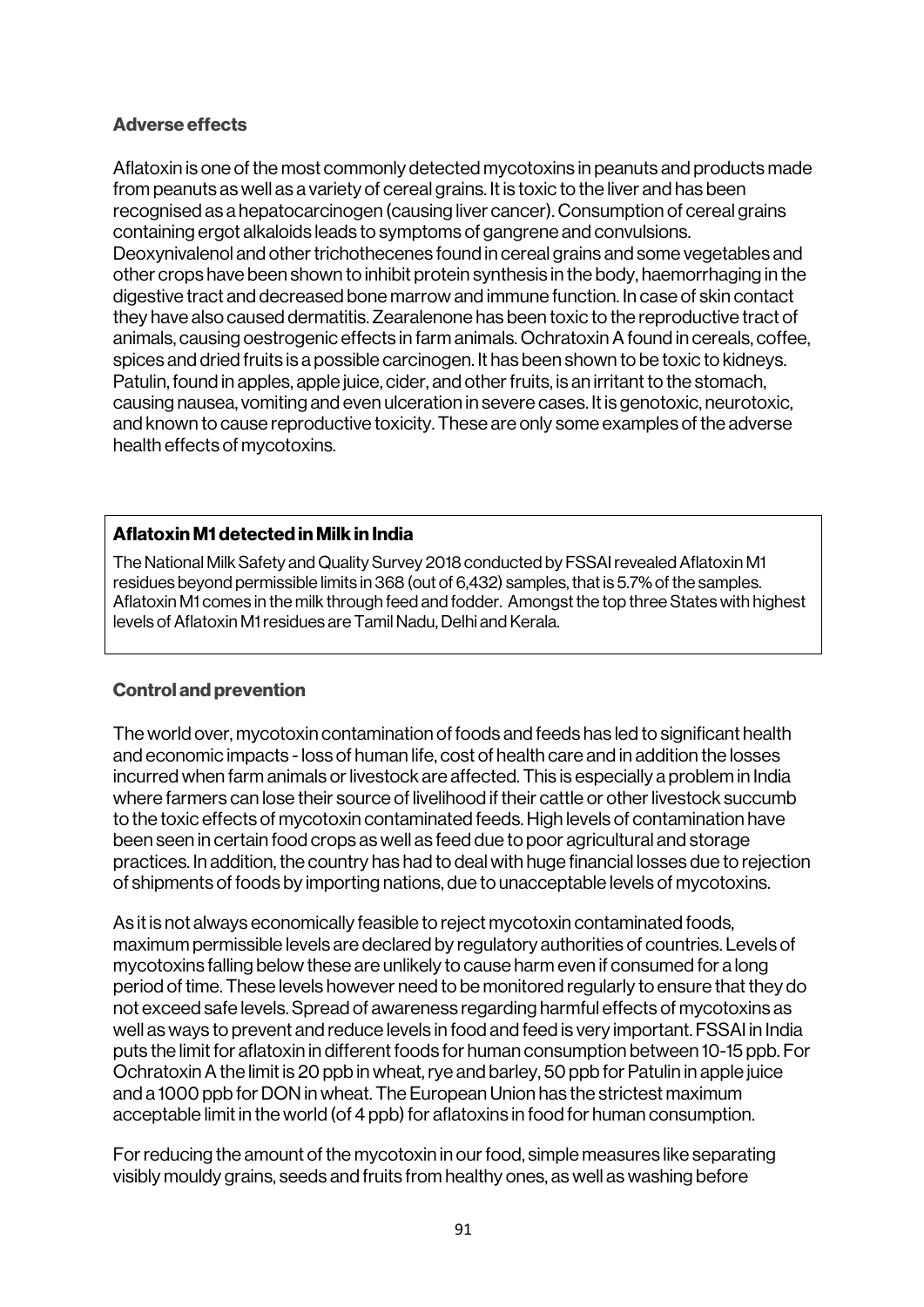consuming or processing them into food products, can go a long way. Processing and cooking of food seem to lower the level of mycotoxins in food for example, milling and cooking reduces aflatoxin levels in foods. However, processing and pasteurisation of milk does not completely destroy aflatoxin. Filtering unrefined oils also reduces mycotoxin levels especially if passed through adsorbents which bind toxins like aflatoxin. Binding agents like bentonite and aluminosilicate clays are also added to feeds to bind aflatoxin so that it is not available for absorption.

#### Good nutrition tackles adverse effects of mycotoxins

Some nutrients and phytochemicals have shown the potential to reduce the toxic effects of mycotoxins. These include - antioxidants like selenium, vitamins A, E and C, and fructose, phenolic compounds, chlorophyll and coumarins.

However, preventing the growth of the fungi by good agricultural practices and proper storage seems to be the more logical way of reducing the mycotoxin content of foods. Harvesting the crop early is known to protect crop from fungus which is known to attack standing ready crop especially if the weather is unpredictable. Deep ploughing of fields after harvesting and then planting a different crop not susceptible to the same fungus also helps in getting rid of infestations. Sorting, winnowing, washing, crushing combined with de-hulling of grains is effective in reducing mycotoxin levels.

Maintaining absolute cleanliness and sanitation of the storage area and controlling storage conditions go a long way in reducing contamination levels. Maintaining moisture levels below 10%, keeping temperatures low and or maintaining an inert gas environment helps as it discourages fungal growth. Mycotoxin levels could also be kept low by use of chemicals to control growth of fungi and insect infestation. A number of fungicides are used by the agricultural sector, although, there are several concerns with regard to pesticide residues in feeds and food as well as damage to the environment.

# Feed control

From the discussion above it can be seen that several contaminants may enter the food chain through feed given to animals. Feed contaminants have been detected in the animal products like meat, milk, eggs, etc. Thus, it is important to look at the quality of feed that is given to livestock.

# Sources of contamination

Environmental, agricultural, industrial, or other sources can contaminate animal feed and feed ingredients, causing serious adverse effects to animal and human health. Contamination can happen at any stage of the animal feed production system – harvest, manufacture, storage, or transportation. Mycotoxins, naturally occurring chemical hazards, heavy metals, pesticides and veterinary drug residues are the different types of contaminants detected in feeds. These may enter as a result of feed of animals being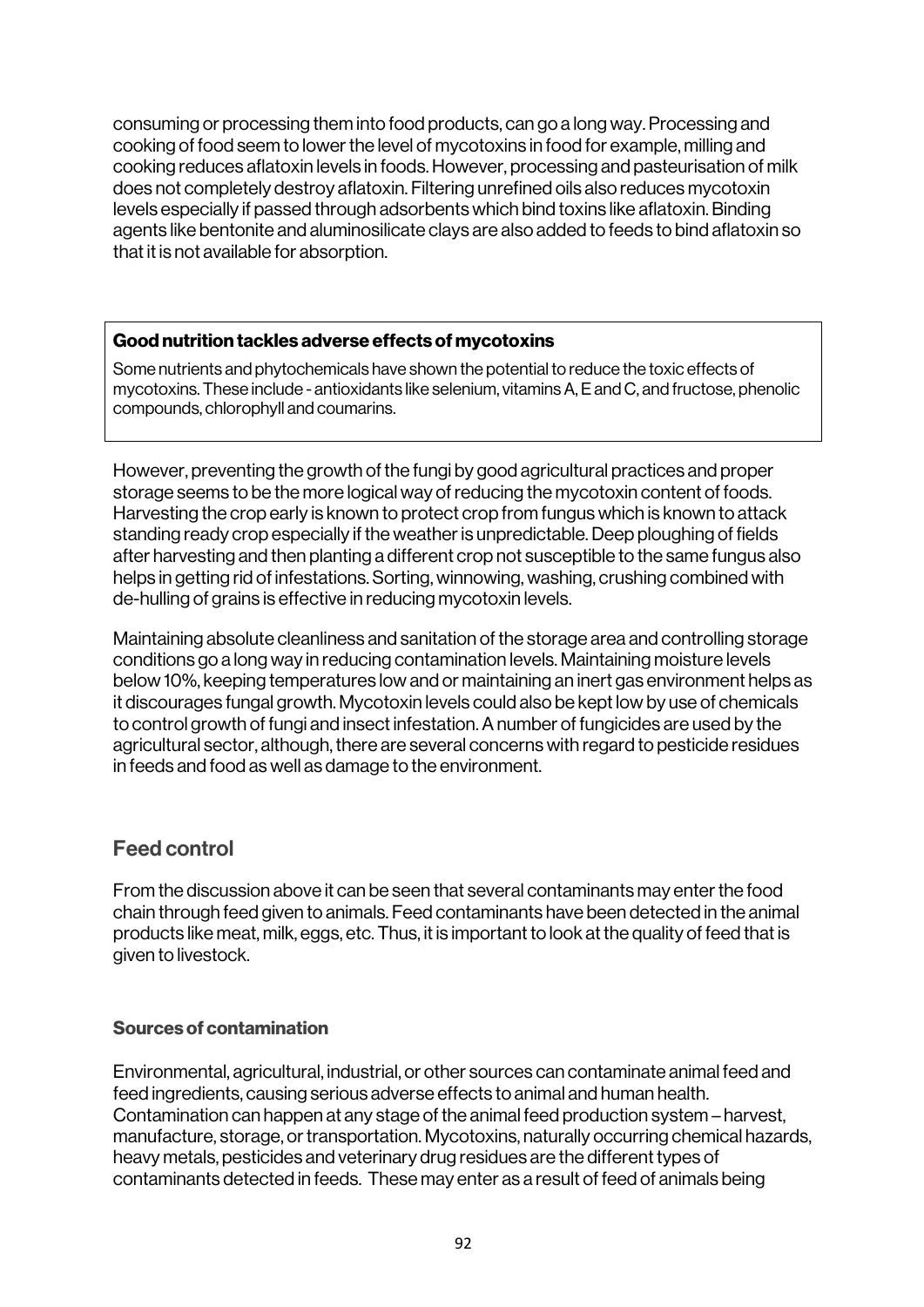treated with pesticides, low doses of veterinary drugs being mixed with feed to support growth of animals, feed grown on soil or using water contaminated with heavy metals and, other additives being mixed in feeds. Feed additives are products used in animal nutrition for purposes of improving the quality of feed and the quality of food from animal origin, or to improve the animals' health. Feed if improperly stored can develop fungal and pest infestation.

Transmissible Spongiform Encephalopathies (TSEs) are a group of progressive degenerative conditions that affect the brain and nervous system of some animals and humans. TSEs are also referred to as prion diseases. Scrapie is a degenerative disease afflicting the nervous system of sheep and goats. In 1986, scientists first learnt that the disease was transmissible to another species. Cattle were being fed offal (intestine and internal organs), meat and bone meal from sheep and goats to increase the amount of protein in their diet. This probably resulted in the transfer of the infective agent causing cattle to develop Bovine spongiform encephalopathy (BSE) or 'mad cow disease'. The disease was first reported in United Kingdom, and by 2006 the disease spread across international boundaries to more than 24 countries. The export of animal feed products made in UK to other countries had apparently resulted in the spread of the disease.

### Quality control

The Feed Hygiene Regulation of the European Commission ensures that feed safety is considered at all stages. This has an impact on feed and food safety, including primary production. The registration of all feed business operators by the competent authority is compulsory. The Regulation tries to ensure that all feed businesses operate in accordance with harmonised hygiene requirements and apply good hygiene practices at all levels of agriculture production and use of feed. Hazard Analysis and Critical Control Point (HACCP) principles are used by feed business operators other than at the level of primary production. There are community and national guidelines for good practices in feed production.

In India, a new Regulation for Animal feed, Feed Additives and Pre-mixtures under FSS Act, 2006, has been formulated. It covers feed standards and hygiene requirements for feed ingredients, medicated feed, feed additives and pre-mixtures as well as specifies sampling and testing methods. Training content under FoSTaC has also been developed for training of feed safety supervisors working in processing establishments and for feed safety officers. Also, there is a module for third party audit of feed business operators.

# Other hazards

Some toxins occur naturally in food stuffs. Several may be formed because of the way we process and package the foods during secondary and tertiary processing. Cooking normally destroys or decreases the amount of toxicants in foods. However, in some cases it may introduce new chemicals which are harmful for our health. Some of these have been discussed here highlighting the need to reduce human exposure to these toxic chemicals which can be carcinogenic.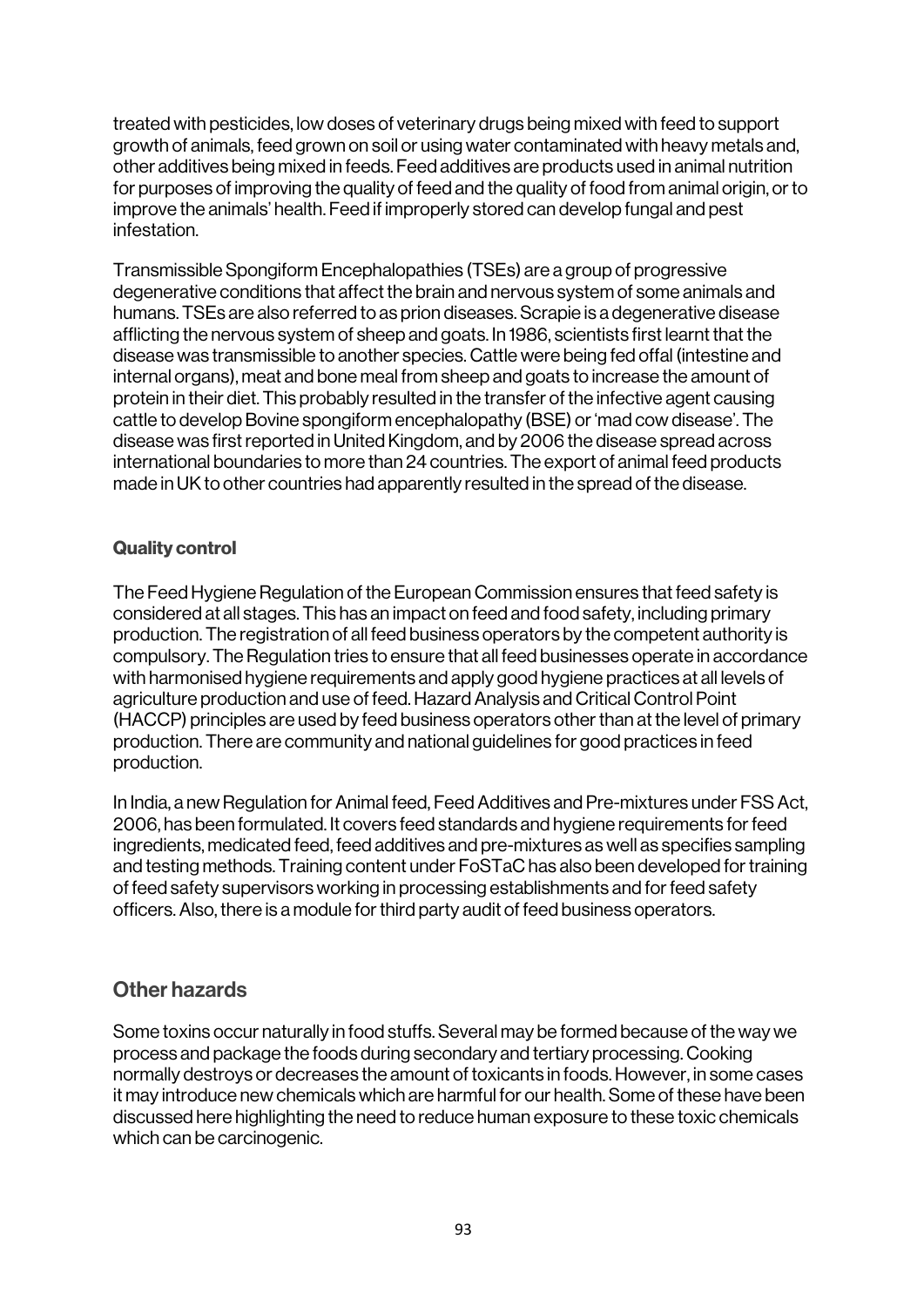#### Naturally occurring toxicants

Foods also contain a wide range of natural chemical compounds which may act as toxicants or anti-nutritional factors which interfere with the way our body utilizes nutrients. The harmful effects of consuming these range from mild symptoms of gastric distress to even death. Some examples of naturally occurring toxicants are seafood toxins, biogenic amines, alkaloids and toxic amino acids. Shellfish poisoning (due to toxins present in shellfish), epidemic dropsy (due to consumption of Argemone seeds or oil) and Lathyrism (due to a toxic amino acid in *Khesari dal*) are some of the disease conditions arising out of consuming foods containing these natural toxins. Some of the chemicals which act as antinutritional factors are trypsin inhibitors, phytates, oxalates, tannins and cyanogenic glycosides. They interfere with the absorption or utilization of nutrients by our body.

# Produced during processing

A number of toxic chemicals are produced during cooking and processing of foods. Advanced Glycation End Products (AGEs) are produced when animal fats are cooked at high temperatures. They are also produced when plant foods are cooked to the point of browning or crisping. Animal-derived foods that are high in fat and protein are generally AGE-rich. These have been implicated in atherosclerosis as they increase oxidative stress and inflammation, and in aging of the skin (formation of wrinkles). Acrylamide is formed whenever foods that contain the amino acid asparagine and any reactive carbohydrate are heated at temperatures greater than 120 °C. Starch based foods like potato, bread, bakery products and breakfast cereals, cocoa based products and coffee are especially likely to contain acrylamide. Acrylamide causes DNA damage, neurological and reproductive damage, and is a probable carcinogen.

Heterocyclic Amines are formed from pyrolysis of amino acids and proteins at high temperature or when creatine and amino acids present in muscle tissues of animals are heated to high temperatures like during cooking of meat. They may also be formed during the Maillard reaction in which amino acids react with carbohydrates. These are mutagenic and carcinogenic. These may also be formed in plant-based foods when they are browned or charred. Nitrosamines are formed when nitrates or nitrites (preservatives added to processed meat/ fertilizers added to vegetables) combine with amino acids on exposure to high temperatures during cooking (e.g. grilling or frying). These preservatives are used a lot in processed meat products like sausages, bacon, ham, salami, etc. and hence it is undesirable to eat these foods as a part of the regular diet. Nitrosamines have also been detected in alcoholic beverages like beer, cheese, soyabean oil and canned fruit. Drying, kilning, salting, smoking or curing of food also promotes formation of nitrosamines. Nitrosamines have been shown to produce cancer in experimental animals. Polycyclic Aromatic Hydrocarbons (PAHs), are formed during grilling or charring of food especially meats. Food exposed to fumes of cooking oil or to smoke from the fossil fuels (wood, coal and oil) used for cooking may also contain these toxins. Cooking directly in contact with the flame also increases the PAH content.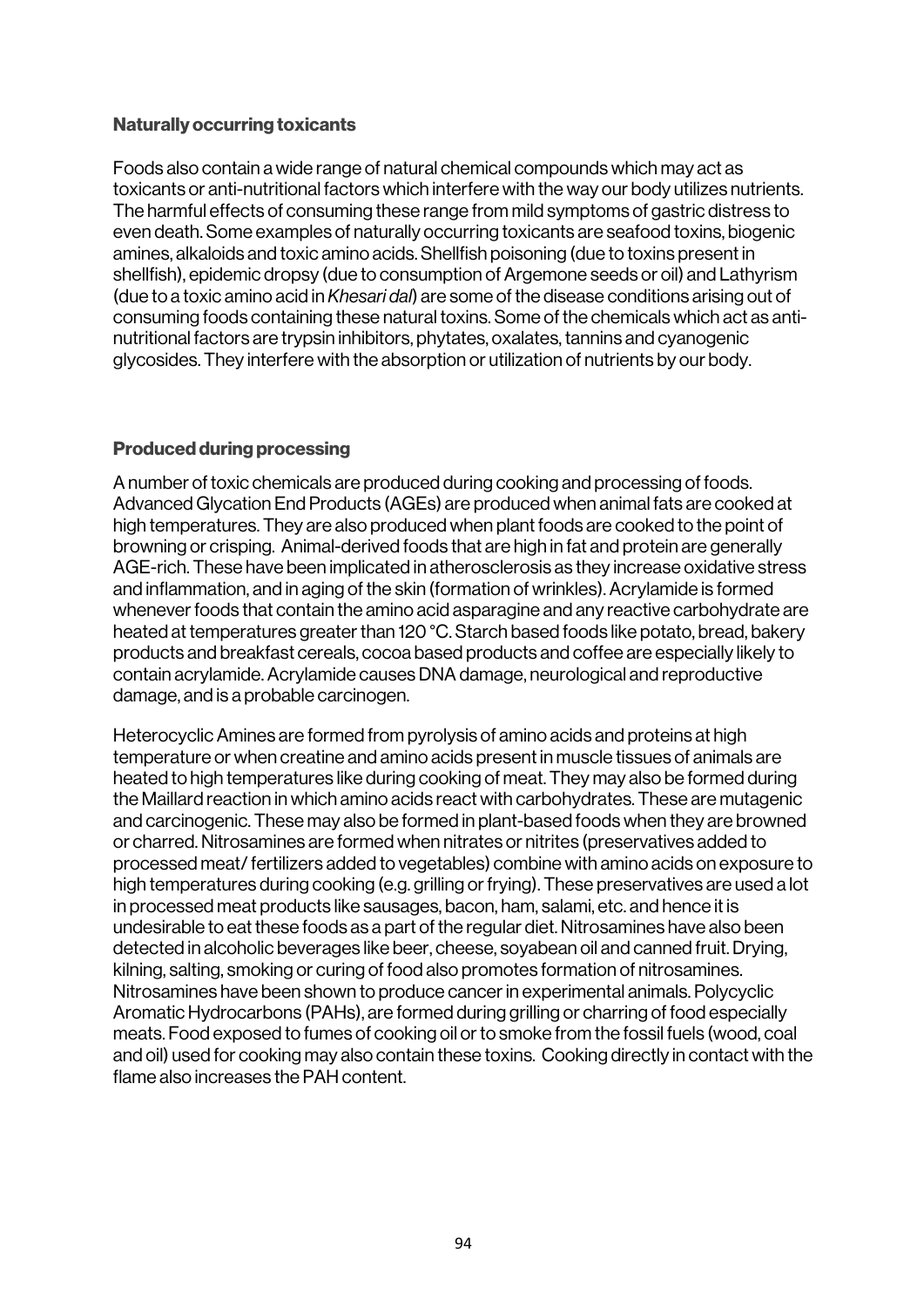#### Safe Cooking Practices Lower Levels of Contaminants

It is better to reduce consumption of foods cooked at high temperatures (e.g. by frying, grilling, and baking). One should refrain from eating foods that are cooked to a crisp, smoked, charred, or blackened, to reduce exposure to harmful chemical products like AGEs, acrylamide, heterocyclic amines, nitrosamines, and polycyclic aromatic hydrocarbons.

Cooking foods at lower temperatures (boiling, steaming temperatures) or eating some vegetables in the raw form will reduce exposure to most of these chemicals formed at high cooking temperatures.

### Packaging and Storage conditions

Toxic chemicals may also migrate from the packaging/ holding container to the food. Hence it is very important that the best quality materials be used for cooking, storing and packaging food. Several studies show that storing water and food in plastic results in migration of chemicals. Additives like plasticizers, antioxidants, catalysts, suspension and emulsifying agents, stabilizers and polymerization inhibitors, pigments, fillers, etc. are regularly used in the manufacturer of different types of plastics. These may leach into food and water stored in plastic containers. Bisphenol A (BPA) a component of polycarbonate used to make plastic bottles and also the epoxy-resin lining of metal cans, is a chemical which has been detected even in plain water stored in plastic bottles. BPA is an endocrine disruptor and its use has been banned in many countries especially in baby bottles and cups for children. Phthalates which make plastics more supple and bendable have also been known to leach out into food and beverages in contact with plastics. Food packaging material, tubing and other parts of processing equipment may all have phthalates which can leach out into the food products. Phthalates have also been identified as potential carcinogens and endocrine disruptors.

Tin, aluminium, iron/steel cans and containers may also leach metals into foods stored in them. Acidic foods generally react with metals. Inks used on the packaging for branding, printing the label information and barcoding may also leach out into the food product. Sterilization while food is there in the packaging using gamma radiation, steam, or ethylene oxide treatments, can cause leaching. Gamma radiation can break the carbon-chlorine bonds found in PVC plastics and some additives, forming breakdown products that can then percolate into food. Highly processed foods are likely to contain higher amounts of most of these chemicals. NHANES data from USA indicates that higher the consumption of fast foods by participants, the higher is the concentration of phthalate metabolites in their urine.

Some chemicals are also intentionally added to foods for a technological purpose like to impart colour and flavour to the food, to increase the shelf life of the food or to impart desirable texture to the finished food product. These chemicals are known as food additives and these can turn problematic when they are consumed in large quantities as some additives like preservatives and colouring agents have been associated with allergic reactions in sensitive people. These chemicals may become further problematic and produce other symptoms if misused like adding more than permitted. When additives are added in excess or to foods in which they aren't permitted, it becomes a case of food adulteration.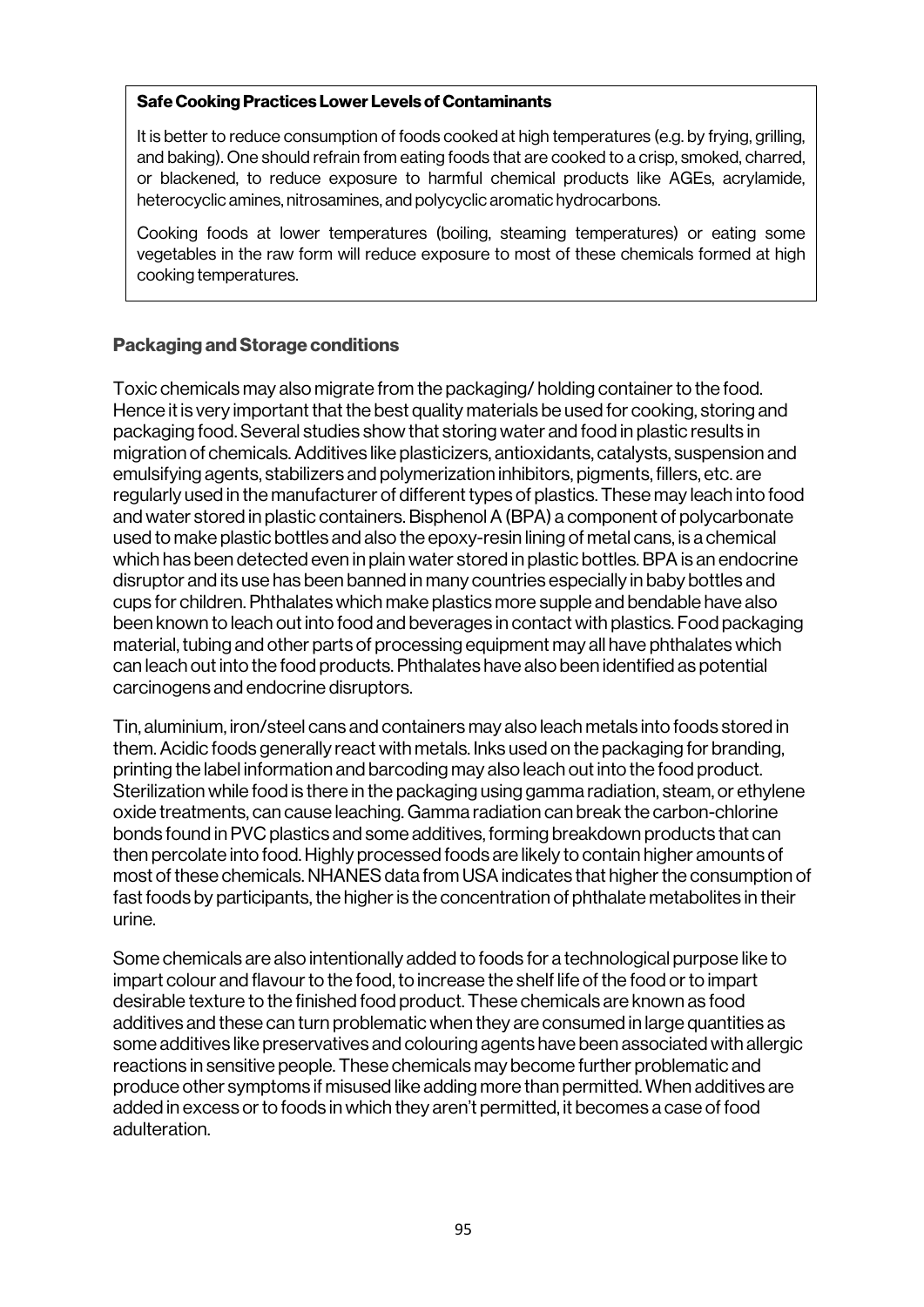# Food adulteration

Buying food from reliable sources is also an important step towards ensuring that we consume safe food. This reduces the chances of the food being adulterated. Unscrupulous vendors may add inferior quality material or extract valuable ingredients from a food for economic gains. This not only decreases the quality of the food but can lead to serious health consequences if non-edible harmful ingredients are added to food.

According to the Food Safety and Standards Act, 2006 an **adulterant** is defined as "any material which is or could be employed for making the food unsafe or sub-standard or misbranded or containing extraneous matter"

# Foods commonly adulterated

Adulterants have been detected in almost all kinds of foods -food grains and pulses, edible oils and fats, spices, milk and milk products, meat and meat products, beverages (both alcoholic and non-alcoholic), tea, coffee, sweetening agents like sugar, honey, jaggery and items made from these like *mithai*. Foods which are more likely to be adulterated include:

- $\bullet$  Foods which are expensive like edible oils, spices, etc.
- Foods which sell more like wheat flour, oil, milk etc. are foods consumed daily
- Foods which are perishable like milk and milk products
- Foods sold loose like milk, spices, etc.
- Foods in which it is easy to mix an adulterant like those in the form of powder, paste or mince.

Foods which are in a powder, minced or paste form are also more likely to be adulterated, as it is more difficult for the naked eye to detect adulteration in these foodstuffs. For instance, when buying minced mutton, it is difficult to tell which animal meat is being sold as goat meat, or similarly whether starch dyed yellow has been added to turmeric powder. Adulteration of foods sold loose by the retailer is also more common as compared to packaged foods as labels carry the name and address of the manufacturer or distributor and they can be caught by the regulatory authority if their food stuff is found sub-standard. Consumers should avoid buying foodstuffs sold loose even though these are cheaper.

# Selecting Pure Spices

Ground spices are at a high risk of adulteration with coloured starch, straw, chalk powder etc. It is important to keep certain points in mind while purchasing these spices-Do not purchase loosely sold powdered spices as they are at a higher risk of being adulterated. Packets should be sealed properly and carry FSSAI license number and preferably AGMARK logo. Check the best before date. Do not purchase if the spices are too brightly coloured or have an extra shine.

https://fssai.gov.in/upload/uploadfiles/files/Guidance\_Note\_Safe\_Ground\_Spices\_30\_07\_2018(1).pd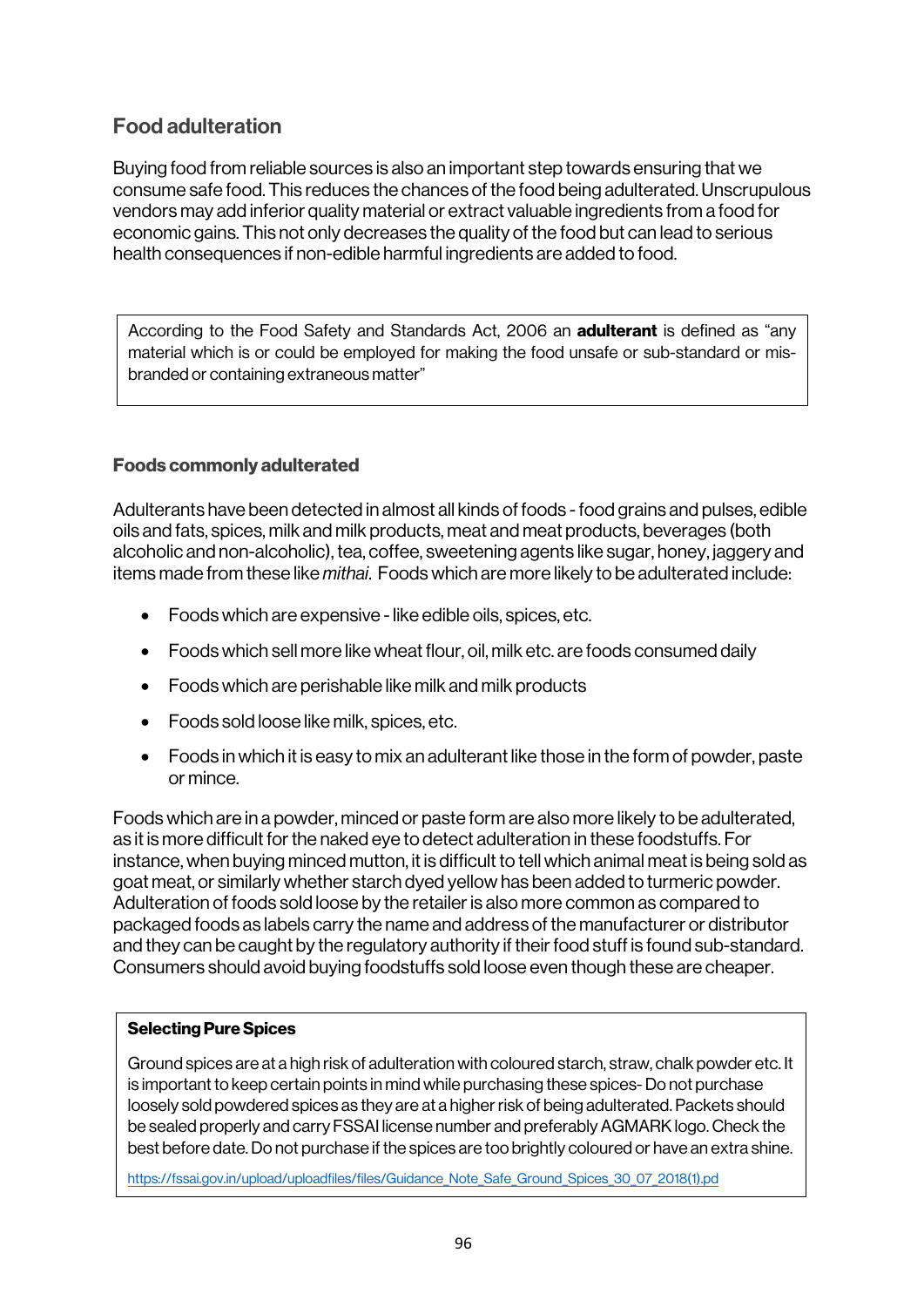### Health effects of adulterants

Adulteration not only lowers the quality but may also lead to adverse health effects. There have been instances of death due to toxic substances added as adulterants to food. Chemicals like urea, sodium carbonate (washing soda, soda), sodium hydroxide (caustic soda), formaldehyde and hydrogen peroxide added to increase the shelf-life of milk, can damage the intestinal lining by irritating it. Use of the *Lathyrus* pulse to adulterate lentils (*masoor)* or *toor dal* or *besan*, can prove to be harmful. This pulse has a toxic factor, which is a neurotoxin leading to the crippling disease lathyrism. Mustard oil has been found to be adulterated with argemone oil which leads to symptoms of oedema, gastrointestinal disturbances, increased permeability of blood vessels, glaucoma, respiratory symptoms and congestive heart failure. Mineral oil (liquid paraffin) and castor oil, cheap inedible oils used as adulterants, may have a laxative effect with nausea, vomiting and possible damage to the lining of the intestine if consumed in excessive amounts or for a long period of time. Similarly, industrial dyes (like metanil yellow, sudan dyes, auramine, etc.) being used to colour food products have led to food poisoning outbreaks.

# Prevention and Control

The Food Safety and Standards Authority of India (FSSAI) has been established for laying down science-based standards for articles of food and to regulate their manufacture, storage, distribution, sale and import to ensure availability of safe and wholesome food for human consumption. FSSAI has also developed a simple, illustrated manual to detect common adulterants at home called DART-Detect Adulterants with Rapid Tests. This manual can be accessed from the weblink provided in the references. The simple tests include physical inspection of food as well as chemical reactions. For instance, artificially coloured pulse grains will leave a colour trail when immersed in a glass of water. Pure silver leaves will crumble to a powder when crushed between fingers whereas aluminium used as an adulterant on *mithai* (sweetmeats) is not that delicate and will leave shreds. If powdered spices are sprinkled on the water surface, pure spices will not leave any saw dust/powdered bran on the surface of water. In case one finds that any food item is adulterated, one must stop using the food product and report this to the authorities. State Food Authorities in addition regularly pick up samples and analyse them for quality and presence of adulterants. Food vendors selling adulterated food items are prosecuted as per the provisions of the FSS Act.

An efficient monitoring and surveillance system can help in ensuring that all food produced and sold for human consumption is safe from contamination and willful adulteration. Methods for reducing contamination of foods at the primary production stage should be actively used. It is also important to prevent contamination and production of hazardous chemicals in food during secondary and tertiary stages of production.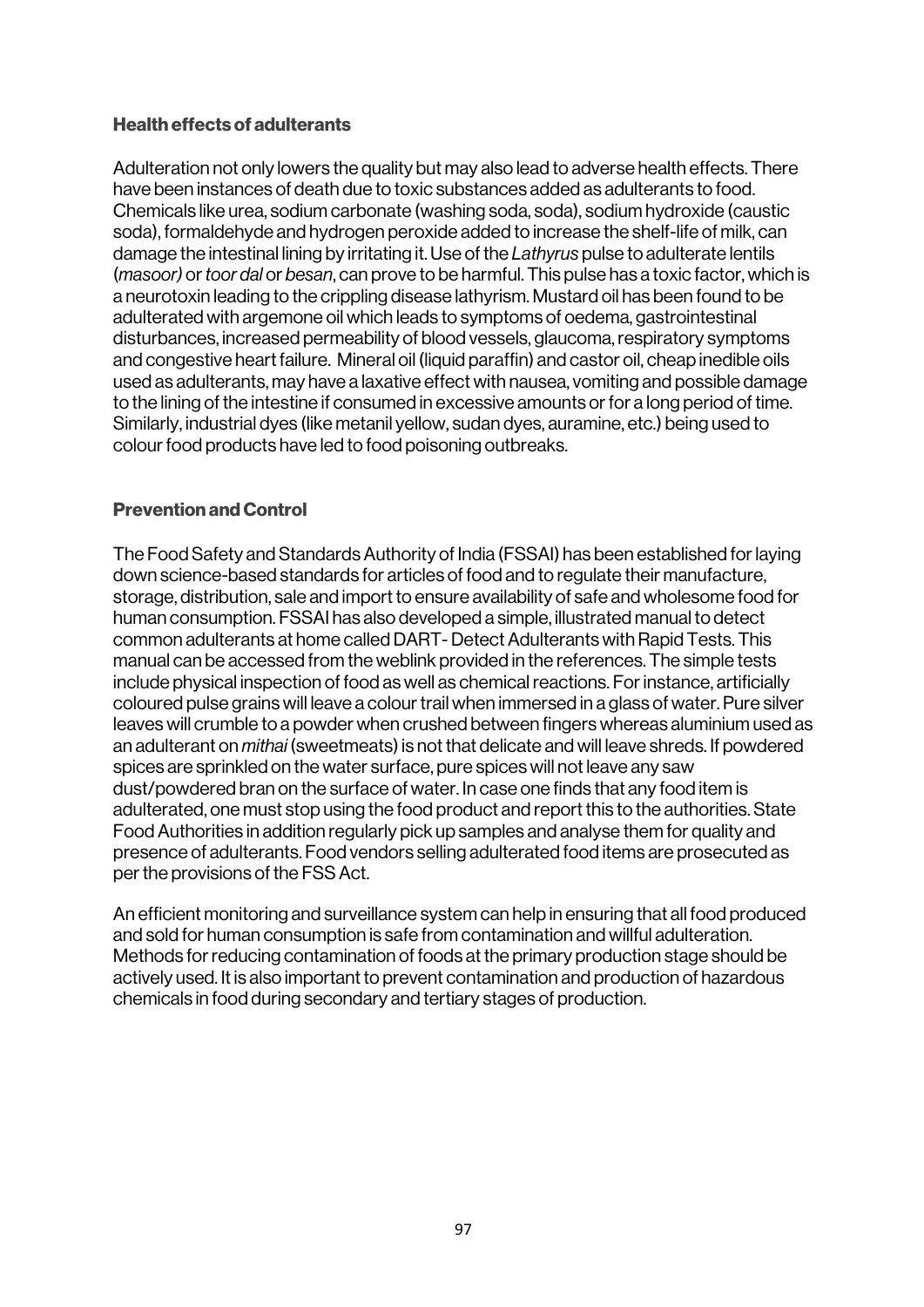# **Summary**

- Residues of pesticides, drugs administered to animals (veterinary drug residues), heavy metals, mycotoxins and toxic chemicals naturally present in plants and animals are likely to contaminate food at the primary production stage.
- Residues of pesticides detected in different foods like cereals, pulses, fruits, vegetables and in drinking water are a result of poor agricultural practices at the farm level.
- Pesticides even in small quantities can prove to be hazardous for us as our body finds it difficult to excrete them. Non-pesticide dependent agriculture and integrated pest management (IPM) is thus increasingly gaining popularity. Biopesticides i.e. natural materials like animals, plants, bacteria and certain minerals or biochemicals are being used for pest management.
- Various types of drugs are used for animals, fowl and insects like bees which provide us with food like meat, milk, eggs and honey. Residues of these drugs show up in the food leading to acute food poisoning outbreaks, increased risk of antimicrobial resistance and economic loss to the food industry which uses live cultures for production of fermented products. Hormones in food and water have been linked to endocrine disruption in humans with increased risk of breast cancer and early puberty in girls.
- Good veterinary practices need to be followed and appropriate withdrawal time period given before milking or slaughtering animals for consumption.
- Food grown in contaminated soil or using contaminated water (especially raw sewage water/sludge), or even in the vicinity of polluting industries tends to be high in heavy metal content. Similarly, fish and other seafood from contaminated water bodies have heavy metals in them. Metals may also enter food from metallic cans and other containers in which the food is cooked, stored or packaged, especially if the food is acidic in nature.
- Heavy metals like lead, cadmium, mercury and arsenic can cause a lot of damage to human health as it is difficult for the body to excrete them. Bioaccumulation and biomagnification are a serious issue. Higher the animal in the food chain, greater the heavy metal concentration in body and higher the risk of adverse effects. Safe waste disposal is the key to reducing contamination of air, soil and water.
- Fungi growing on food may produce toxins (mycotoxins) which are harmful to health. Some of these are potential carcinogens. Some examples of mycotoxins are aflatoxins, ergot alkaloids, trichothecenes, fumonisin, zearalenone, patulin and ochratoxin.
- Proper hygienic and controlled storage conditions and certain processing activities can reduce mycotoxin levels in food and feed.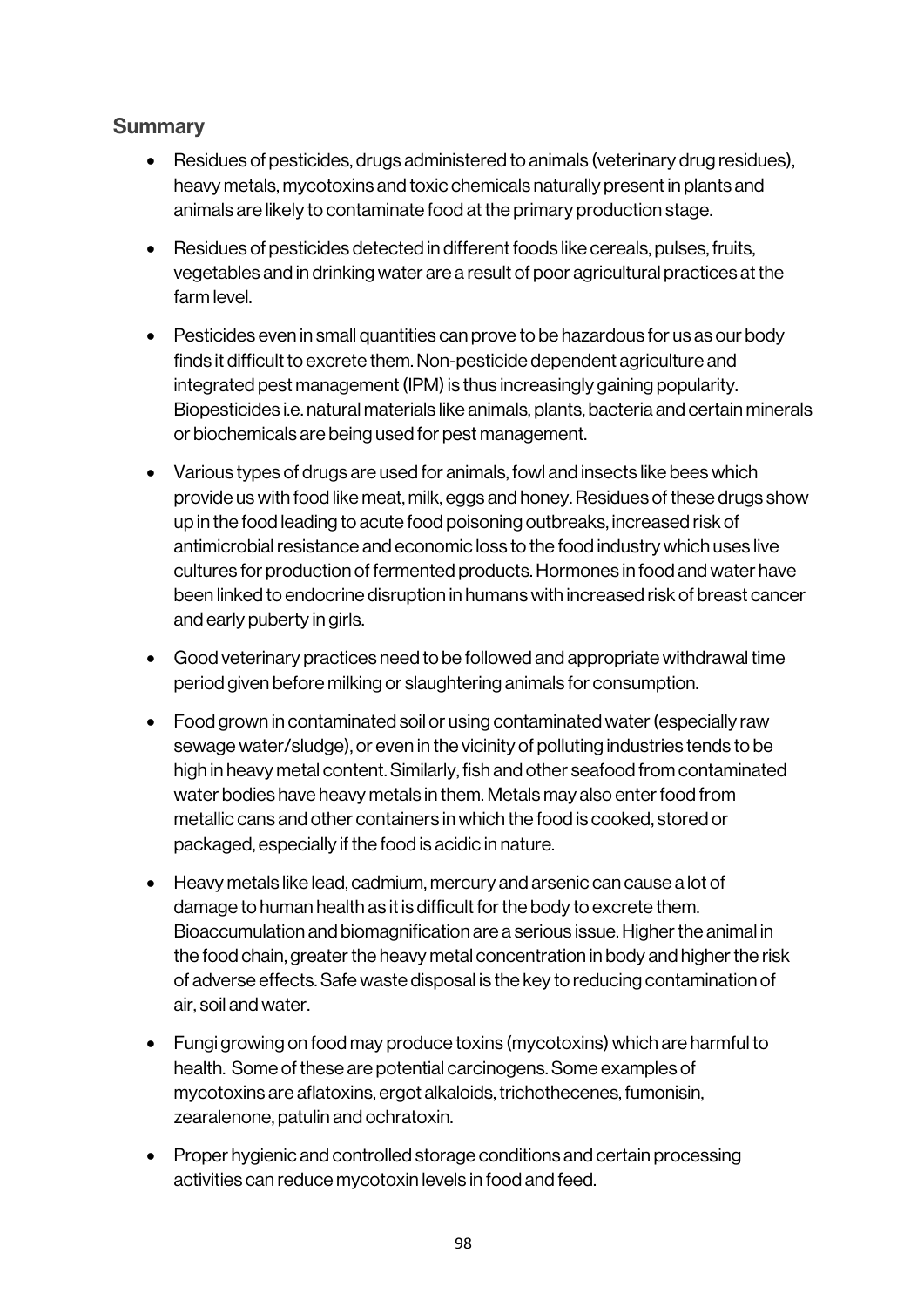- Environmental, agricultural, industrial, or other sources can contaminate animal feed and feed ingredients, causing serious adverse effects to animal and human health. Contamination can happen at any stage of the animal feed production system – harvest, manufacture, storage, or transportation.
- Transmissible Spongiform Encephalopathies (TSEs) are a group of progressive degenerative conditions that affect the brain and nervous system of some animals and humans. The spread of TSEs has been linked to offal from affected animals being used as feed for other animals. Quality and safety of animal feed hence needs to be monitored.
- Some toxins and anti-nutritional factors occur naturally in food stuffs while others may be formed because of the way we process and package the foods.
- Shellfish poisoning, epidemic dropsy and lathyrism are some conditions which develop as a result of naturally occurring toxic substances in foods. Some of the chemicals which act as anti-nutritional factors interfering with the utilization of nutrients by our body are trypsin inhibitors, phytates, oxalates, tannins and cyanogenic glycosides.
- Advanced Glycation End Products (AGEs), acrylamide, heterocyclic amines, polycyclic aromatic hydrocarbons and nitrosamines are formed when certain foods are cooked at high temperatures. One should refrain from eating foods that are cooked to a crisp, smoked, charred, or blackened, to reduce exposure to harmful chemical products.
- Toxic chemicals (like BPA, phthalates, inks, etc.) and metals may also migrate from the packaging/ holding container to the food. Hence it is very important that the best quality materials be used for cooking, storing and packaging food.
- Unscrupulous vendors may add inferior quality material or extract valuable ingredients from a food for economic gains thus not only decreasing the quality of the food but also leading to adverse health consequences especially if non-edible harmful ingredients are used as adulterants.
- Foods which are expensive, have high sale value, are perishable, sold loose or sold in powdered, minced or paste form are more likely to be adulterated. One needs to be vigilant about the quality of food that is procured for consumption.
- The Food Safety and Standards Authority of India (FSSAI) has been established for laying down science-based standards for articles of food and to regulate their manufacture, storage, distribution, sale and import to ensure availability of safe and wholesome food for human consumption.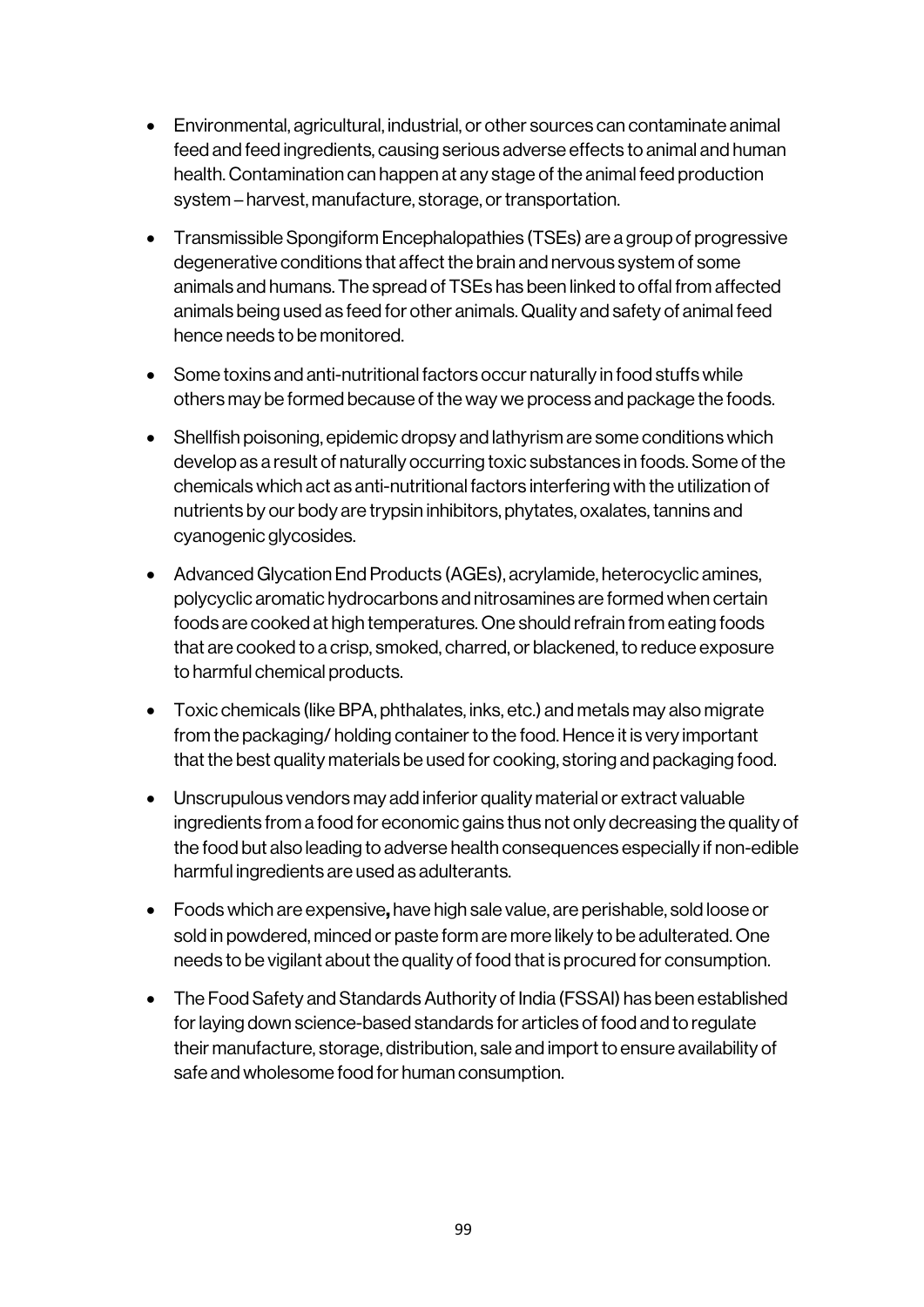# Key Terms

**Bioaccumulation –** is the gradual accumulation of a substance in the body over time resulting from faster absorption in comparison to the rate of excretion.

**Biomagnification –** also known as bioamplification is the concentration of toxins (like pesticides, heavy metals, etc.) in an organism at successively higher levels in the food chain.

Biopesticides - are natural materials like animals, plants, bacteria and certain minerals or biochemicals which can be used for pest management.

**Carcinogenicity - ability to produce cancer.** 

**Endocrine disruptors –** are chemicals which interfere with the normal functioning of the hormones of the body producing adverse health effects consequently.

**Mutagenicity** - ability to cause genetic changes.

**Oncogenicity** - ability to induce tumour growth.

**Persistent Organic Pollutants –** are chemicals which are organic in nature and tend to persist in the environment as they do not dissipate easily. They have adverse health consequences.

**Teratogenicity - ability to cause birth defects.** 

# **Exercises**

- 1. Discuss why pesticide residues in food and feed are health hazards.
- 2. How do veterinary drug residues in food affect us? How will good veterinary practices help to reduce our exposure?
- 3. What do you understand by bioaccumulation and biomagnification? Discuss with reference to mercury levels in fish.
- 4. What are mycotoxins? Explain how we can reduce our exposure to mycotoxins.
- 5. Why is it important to monitor the quality of feed given to animals used for production of food for humans?
- 6. List some toxic chemicals which are produced during cooking/processing. How can exposure to these be reduced?
- 7. How can packaging introduce contaminants in our food?
- 8. What is food adulteration? Which foods are more likely to be adulterated?